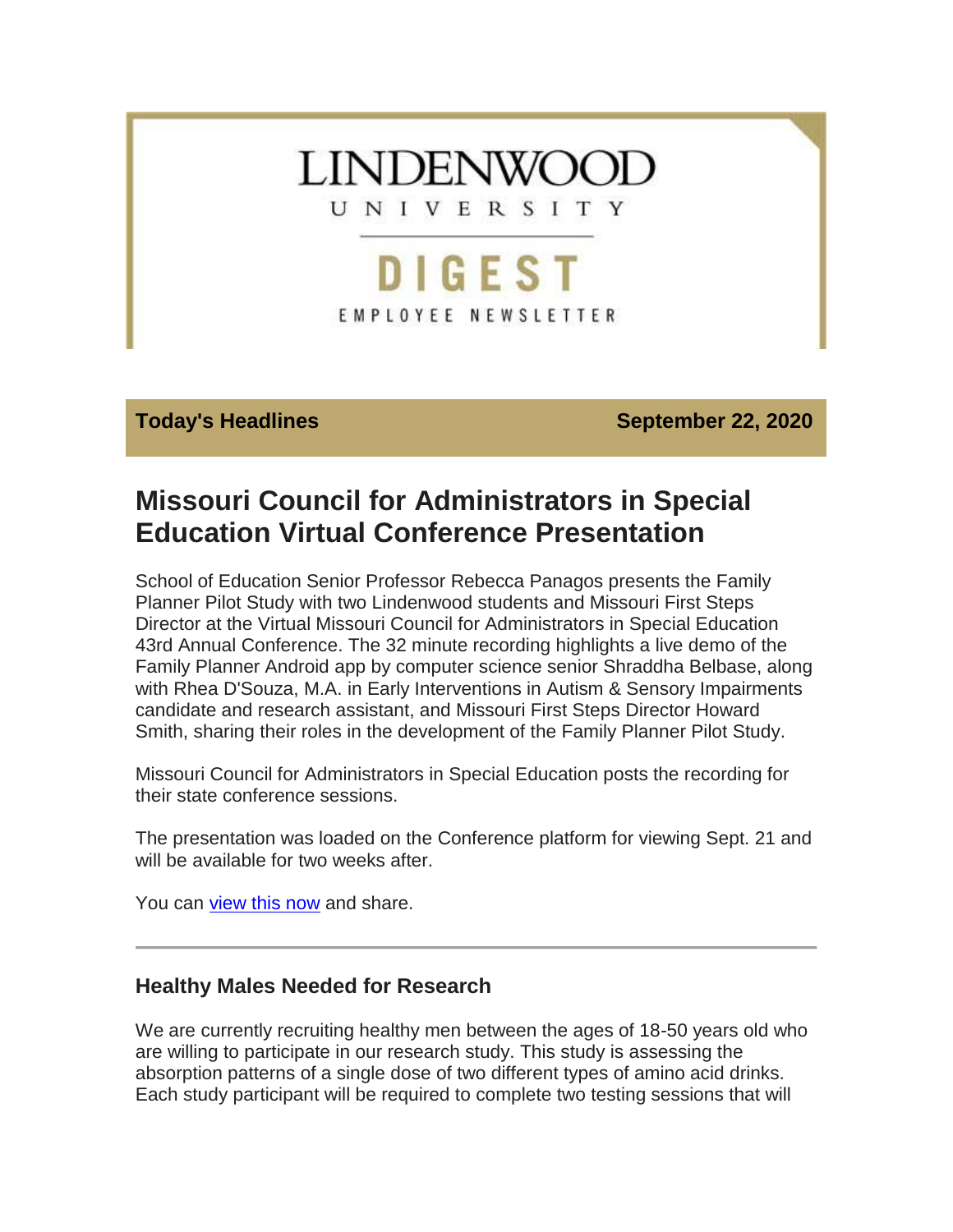take approximately eight hours to complete. Each participant who completes an entire protocol will be compensated \$200. You must follow prescribed supplement instructions and communicate with research staff to maintain eligibility. Email Richard Stecker at [rstecker@lindenwood.edu](mailto:rstecker@lindenwood.edu) if you would like more information.

# **SOE Student Advisory Committee Nominations**

The Student Advisory Committee is looking for outstanding students from the School of Education.

The Student Advisor Committee is a group of students from the School of Education to provide insight on the student thoughts, goals, and hopes for the School of Education at Lindenwood. We are looking for students that you think would be great additions to this group.

We meet once a month and cover information relating to School of Education.

Now that the semester is underway, we'd like to hear from you on [nominations](https://hes32-ctp.trendmicro.com/wis/clicktime/v1/query?url=https%3a%2f%2fcustapp.marketvolt.com%2flink%2fYnCr4QxUQD%3fCM%3d1586420091%26X%3d70525052&umid=8628dd19-3259-4298-9fad-f5bc211d53f0&auth=bc7ac43e330fa629f0cfb11786c85e83c10d06b8-9ec96d3f50700c9368b4aaee62e16aeab5982b9a) to join this group!

Please nominate two students you think would be a good fit for this group. The students can be graduate and undergraduate students from Teacher Education, Leadership, Counseling, Social Work, etc…

Please have the **nomination form** completed by Sept. 23 at noon.

If you have any questions about this, please contact me in a private email at [bneunuebel@lindenwood.edu.](mailto:bneunuebel@lindenwood.edu)

# **Find Open Educational Resources to Cut Down on Student Textbook costs!**

Are you having trouble navigating multiple OER platforms or identifying DRM free materials for use in your courses? Check out Faculty Select available from the Library.

Faculty Select can be accessed via the faculty portal and allows access to many of these resources in one place using a single search interface. Faculty Select includes: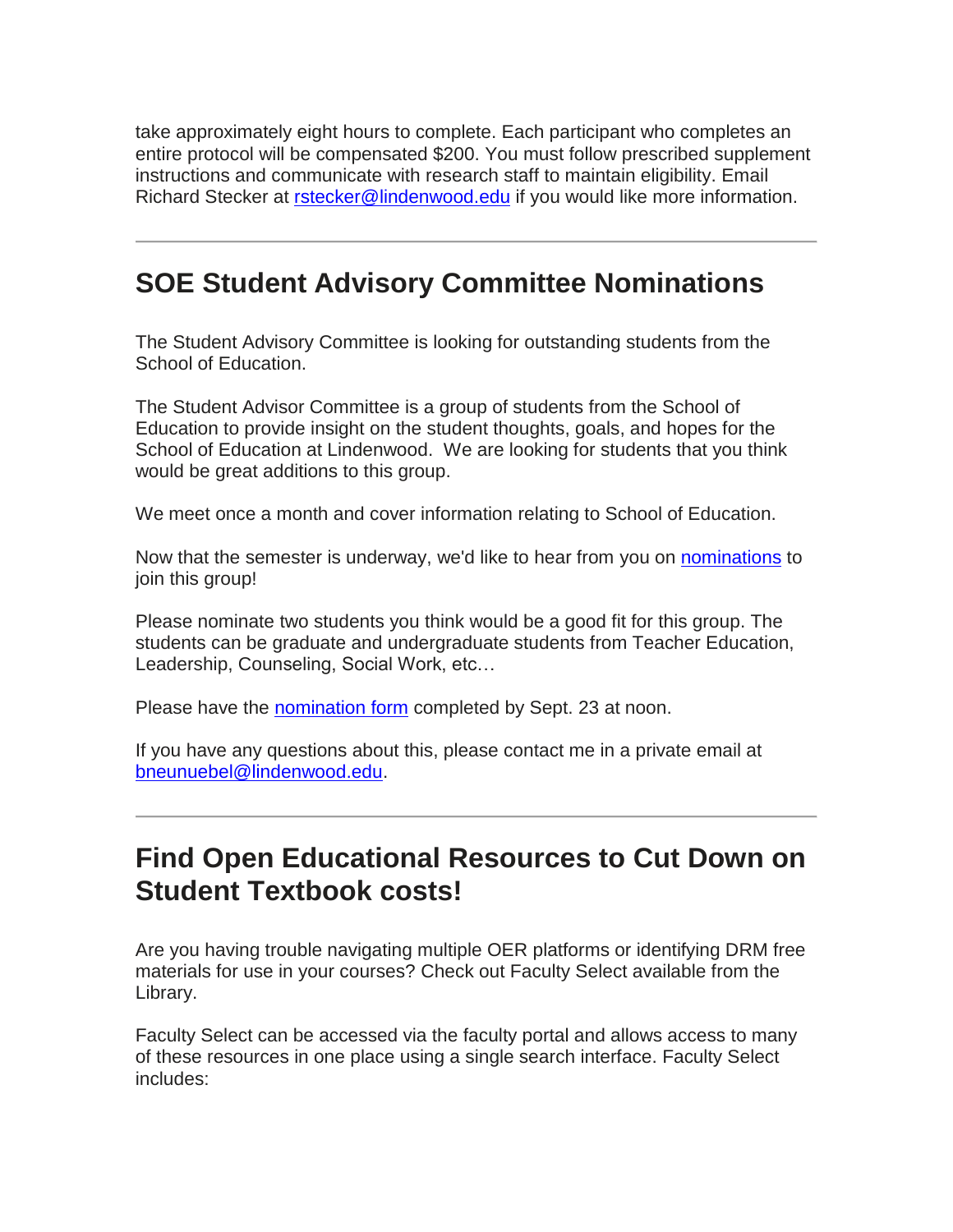**·** Aggregated content from Open Textbook Library, BC Open Textbooks, SUNY Open Textbooks, and OAPEN.

**·** Searchable DRM free EBooks for purchase by the library to be used in lieu of textbooks.

**·** A single Ebsco search interface.

To access Faculty Select through the faculty portal, watch this [30-second video.](https://hes32-ctp.trendmicro.com/wis/clicktime/v1/query?url=https%3a%2f%2fcustapp.marketvolt.com%2flink%2f6cF9nehAxu%3fCM%3d1586420091%26X%3d70525052&umid=8628dd19-3259-4298-9fad-f5bc211d53f0&auth=bc7ac43e330fa629f0cfb11786c85e83c10d06b8-8644d775480f44c975ec81dd778bf281a8ec2bd4)

If you have any additional questions about this resource or need help finding OER resources for your class, please feel free email Michael Fetters at [mfetters@lindenwood.edu.](mailto:mfetters@lindenwood.edu)

## **Popcorn and Politics - Power of Protest: Change, Backlash**

How should society balance public safety and people's right to protest? How do current protests fit into the United States history? How do protest tactics affect public support?

We'll join Lindenwood faculty Drs. Afful, Hosto-Marti, and Witherspoon and utilize the LARA method for nonviolent dialogue to explore these topics.

Sept. 24, 4-5 p.m., over zoom. Please RSVP in Involve U or contact Amy Estlund at

[aestlund@lindenwood.edu.](mailto:aestlund@lindenwood.edu)

### **Join the Community of Practice for Diverse Perspectives!**

As part of the [Three-Year Roadmap for General Education Assessment,](https://hes32-ctp.trendmicro.com/wis/clicktime/v1/query?url=https%3a%2f%2fcustapp.marketvolt.com%2flink%2f1KvKSbskah%3fCM%3d1586420091%26X%3d70525052&umid=8628dd19-3259-4298-9fad-f5bc211d53f0&auth=bc7ac43e330fa629f0cfb11786c85e83c10d06b8-e12f8267625ca1dc54f4ddd8e0fc5e96bb165b92) the Office of Institutional Effectiveness seeks faculty and staff from across campus to join a Community of Practice for Diverse Perspectives, ILO 2.5.

The Community of Practice for Diverse Perspectives will:

1. Test a newly developed rubric for assessing Diverse Perspectives.

2. Carry out norm, scoring, and calibration for a sample of student learning artifacts.

3. Close the loop by reviewing assessment findings for actionable insight.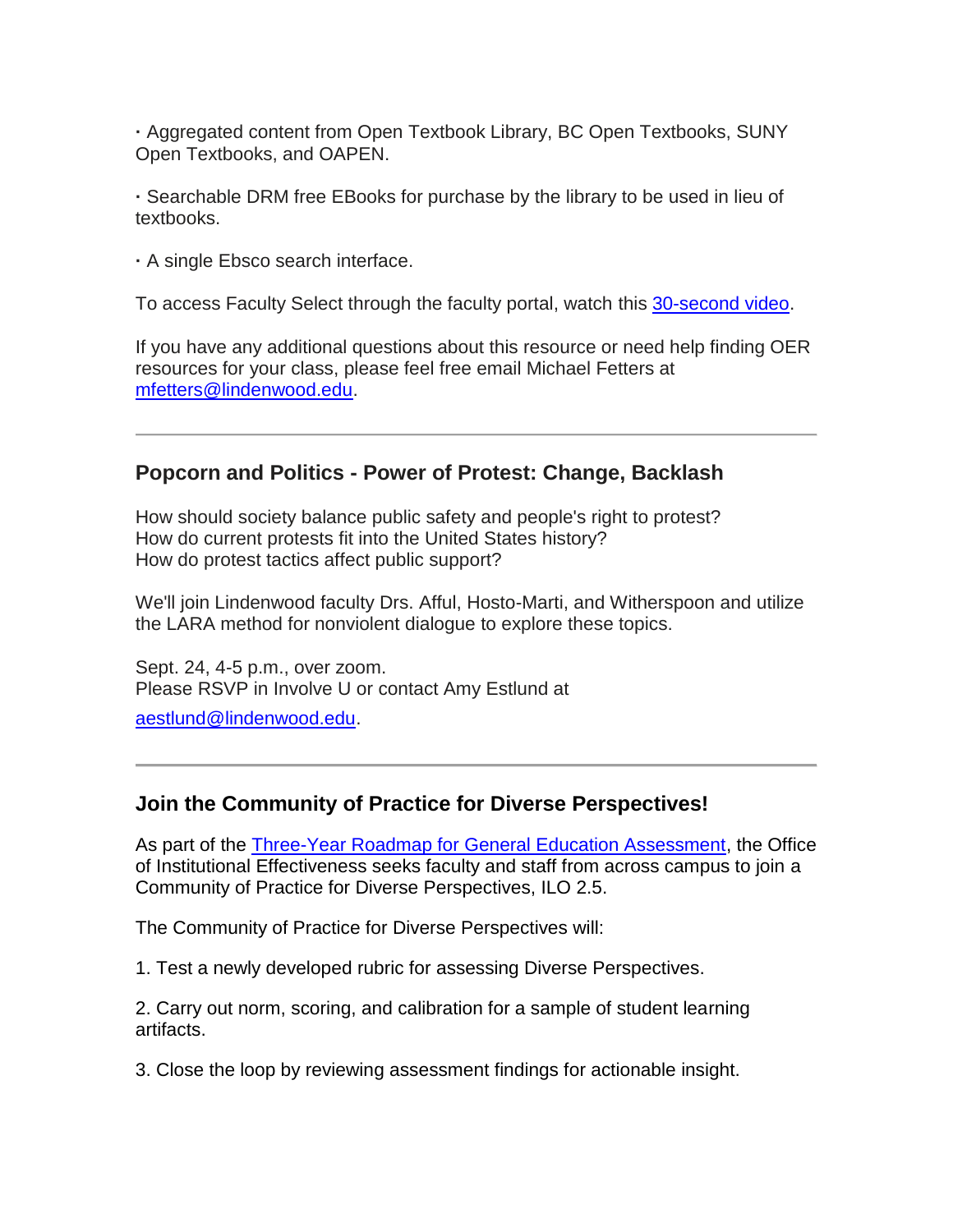The community of practice will have two virtual meetings. Participants will spend approximately 4 hours during the fall semester, including meetings, to carry out this work. Participants will receive a Certificate of University Service for this contribution, and they will be named on the General Education Assessment Report for Fall 2020.

If you are interested in joining this community of practice or if you have questions, please contact Robyne Elder, director of general education assessment, by Sept. 30 at [relder@lindenwood.edu.](mailto:relder@lindenwood.edu) To learn more about Lindenwood's Communities of Practice approach to assessment, [click here.](https://hes32-ctp.trendmicro.com/wis/clicktime/v1/query?url=https%3a%2f%2fcustapp.marketvolt.com%2flink%2f1p7vVUcoq2%3fCM%3d1586420091%26X%3d70525052&umid=8628dd19-3259-4298-9fad-f5bc211d53f0&auth=bc7ac43e330fa629f0cfb11786c85e83c10d06b8-320061787bbd6276489f3ef23b2c657aa1d92aa2)

# **Faculty and Staff: Research Participants Needed by Health Science Researchers**

Help us get this study finished due to COVID delays! Recent research indicates that certain probiotics may help how we respond to mental stress and fatigue. Researchers in the Exercise and Performance Nutrition Laboratory are looking for 70 healthy men and women between the ages of 18-50 years old to participate in the study. The purpose of this study is to examine the impact of probiotic administration on symptoms commonly associated with mental state, anxiety, stress, sleep quality, and associated emotional responses in young, healthy, college-aged students. Over 9 weeks you will complete four visits to the laboratory where you will provide a blood sample, complete multiple online questionnaires, consume assigned supplement or placebo pills, and track activity and sleep via a FitBit given to you. Participants who finish the study will receive \$150 in compensation and get to keep the FitBit.

Email **epnl@lindenwood.edu** to inquire about participating.

## **Virtual Diversity and Bias Trainings now available! Register today! #LionsUnited**

Greetings Lions! We are excited to announce that additional diversity and bias trainings have been created to meet the needs of the LU community. We hope you will join us for these critical conversations and encourage your colleagues to participate as well! Employees can register [here.](https://hes32-ctp.trendmicro.com/wis/clicktime/v1/query?url=https%3a%2f%2fcustapp.marketvolt.com%2flink%2fTAgYKCxfct%3fCM%3d1586420091%26X%3d70525052&umid=8628dd19-3259-4298-9fad-f5bc211d53f0&auth=bc7ac43e330fa629f0cfb11786c85e83c10d06b8-ef4b75a773d982874b4d03a589cbb7ac1d589ea4) Please see below for the schedule. #LionsUnited

Thursday, Sept. 24, 2020, 2-3 p.m. – Antiracism Pedagogy: Discovery & Deployment (Faculty)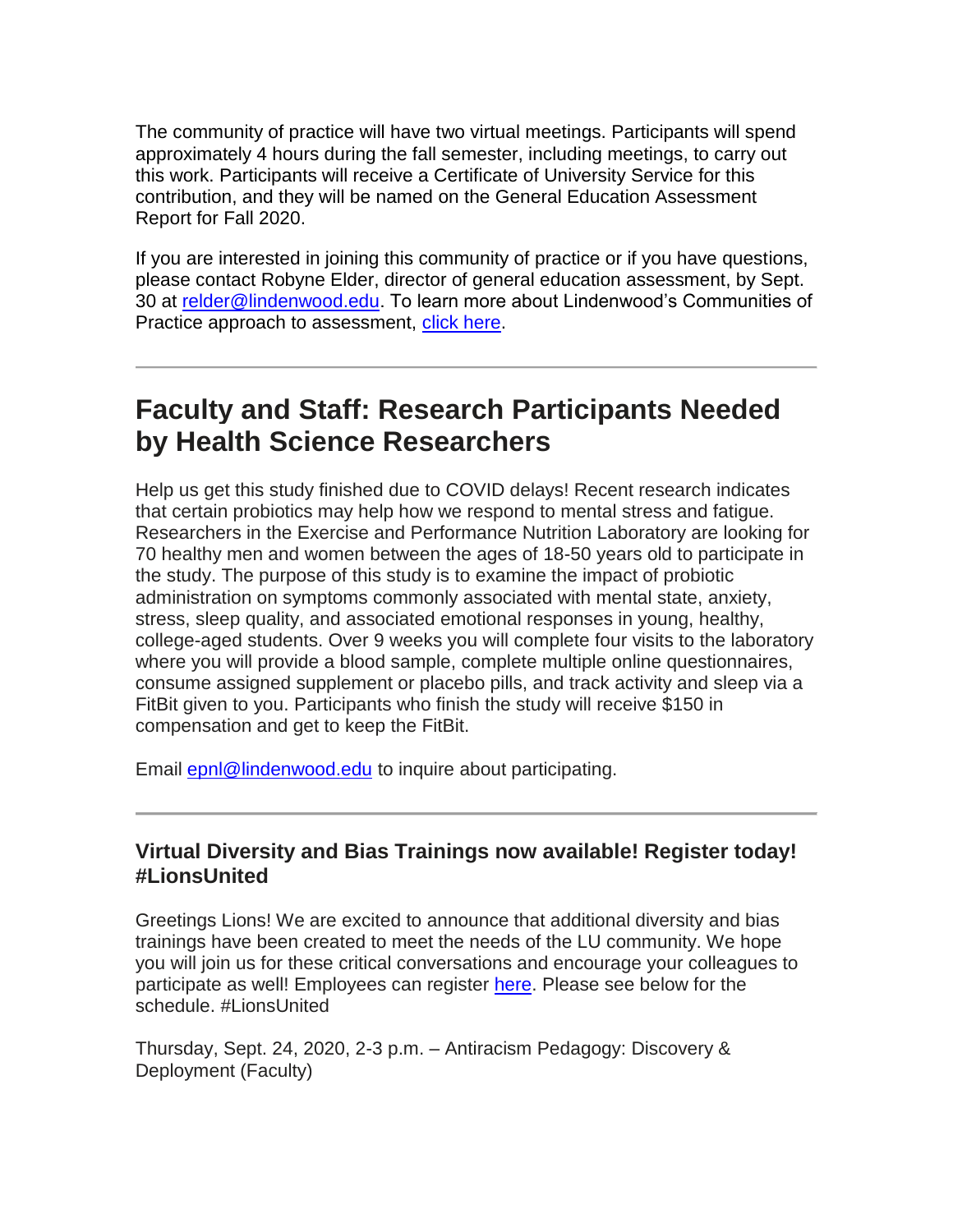# **Open Enrollment 2020 Information**

Interactive Health ceased operations over the summer and many of you have reached out with questions about the incentivized program. The following bullet points will likely answer most of the immediate questions you may have:

• All participants will be required to screen this fall to qualify for the wellness participation rate.

• Screenings will NOT be held on campus this year. Participants will need to go to LabCorps to get lab work completed.

• Instructions for scheduling screenings are provided below.

• Screenings must be completed by November 6, 2020 if you want to participate in the wellness rate!!

• Continuing participants are only responsible to meet/maintain their goal in order to receive the wellness participation rate for 2021. Wellness participants will not be responsible to earn additional wellness activity points to maintain the wellness participation rate for 2021.

• New participants only need to screen this fall to receive the wellness participation rate. New participants are defined as new employees hired after March 1, 2020.

Our new wellness platform is HealthCheck360! We are here to help and will be taking you through the process in a phased approach.

#### **Welcome to Phase 1!**

All you need to focus on right now, is creating an account with HC360, completing the health survey, and scheduling lab work. To begin, please visit [myhealthcheck360.com/login](https://hes32-ctp.trendmicro.com/wis/clicktime/v1/query?url=https%3a%2f%2fcustapp.marketvolt.com%2flink%2fhW5vbu5FHq%3fCM%3d1586420091%26X%3d70525052&umid=8628dd19-3259-4298-9fad-f5bc211d53f0&auth=bc7ac43e330fa629f0cfb11786c85e83c10d06b8-d6917c5bdb2c436ad54d1ae7bcfbd200fe138b70) and follow the instructions in the screenshot below. You may also download the MyHealthCheck360 app. If you experience ANY technical difficulty, please contact HC360 Support directly: 866-511-0360 -Be sure to click on "Create a new account" to sign up:

-Once you have created your account, you will be taken to your HealthCheck360 dashboard! You will then be prompted to take the health survey, which is comparable to the annual Health Risk Assessment you were already taking. -Once you have completed your survey, you will be able to schedule your biometric screening at a LabCorps location and time that is convenient for you! PLEASE NOTE: Screenings must be scheduled through the prompts in the HealthCheck360 dashboard so that the lab orders are sent to your location.

Information regarding points for 2021 and open enrollment details will be communicated in future phases.

Be well and stay safe!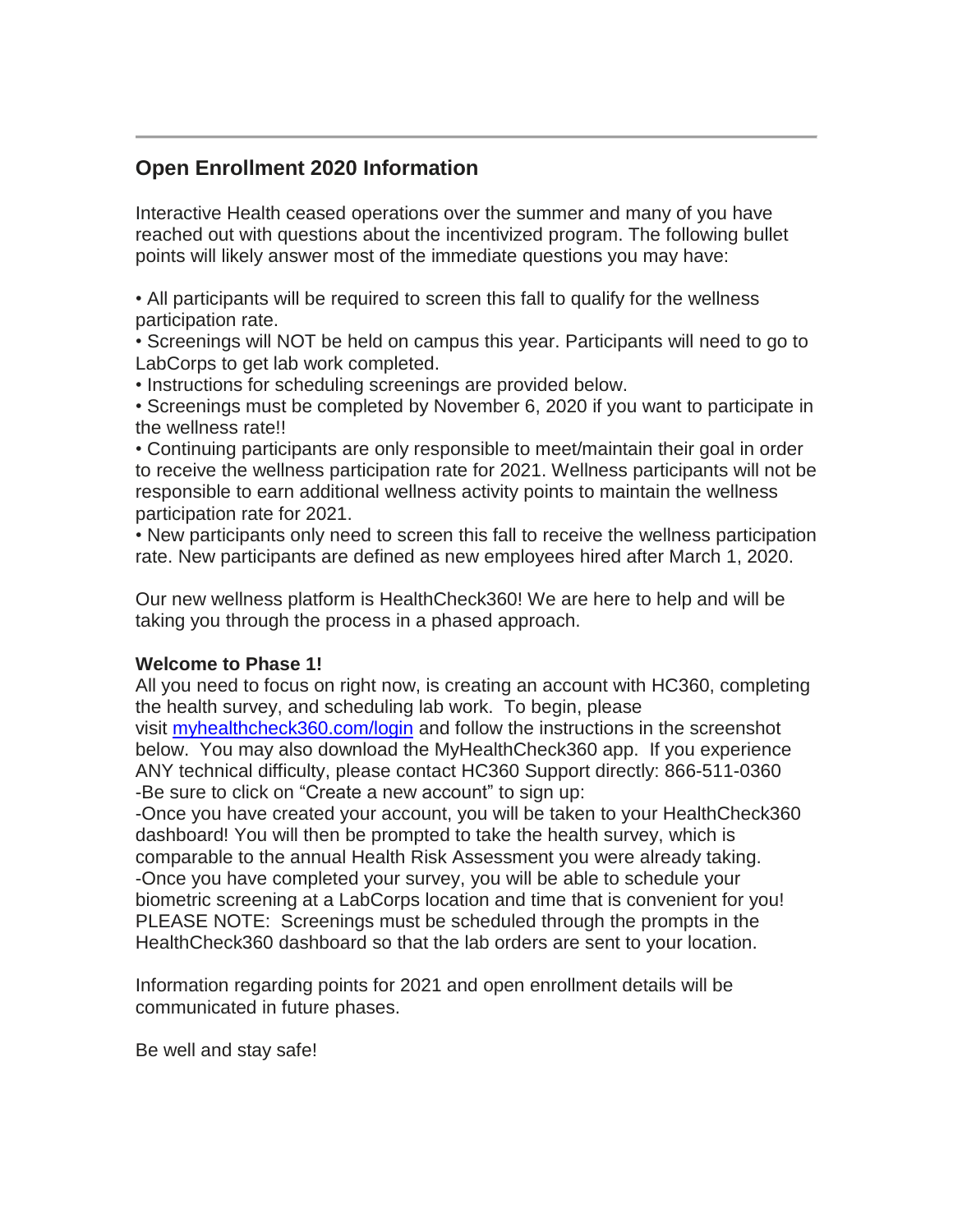

# **Integrating Mindfulness & Metacognition in Online/Hybrid Courses**

Tuesday, Sept. 29, 2 - 2:30 p.m. Wednesday, Sept. 30, 2 - 2:30 p.m.

While it may seem counterintuitive, our shift this fall to online/hybrid courses can open up opportunities for deeper learning. Through brief activities that boost student engagement and community rapport, we can integrate course content with students' daily lives, assisting them in becoming more self-directed learners. Leveraging our current context, we can practice more whole-person teaching that cultivates crucial strengths such as reflection and resilience—for a world of work that requires lifelong learning. Presenter: Gillian Parrish

Registration link is forthcoming on the Learning Academy website.

# **Event: Combating the Spread of Fake News with Critical Source Evaluation**

Wednesday, Sept. 30, 2-3:30 p.m. Click [here](https://hes32-ctp.trendmicro.com/wis/clicktime/v1/query?url=https%3a%2f%2fcustapp.marketvolt.com%2flink%2fTF9cTfUfNr%3fCM%3d1586420091%26X%3d70525052&umid=8628dd19-3259-4298-9fad-f5bc211d53f0&auth=bc7ac43e330fa629f0cfb11786c85e83c10d06b8-0a93cd8805da17b3608d60c680b3c1cb52fbf01e) to register

The prevalence of "fake news" across the internet illustrates the lack of literacy skills audiences have for identifying legitimate information. As teachers, it's our job to help students develop those essential skills to become more critical consumers of texts. This 90 minute roundtable will discuss the best ways to get students to identify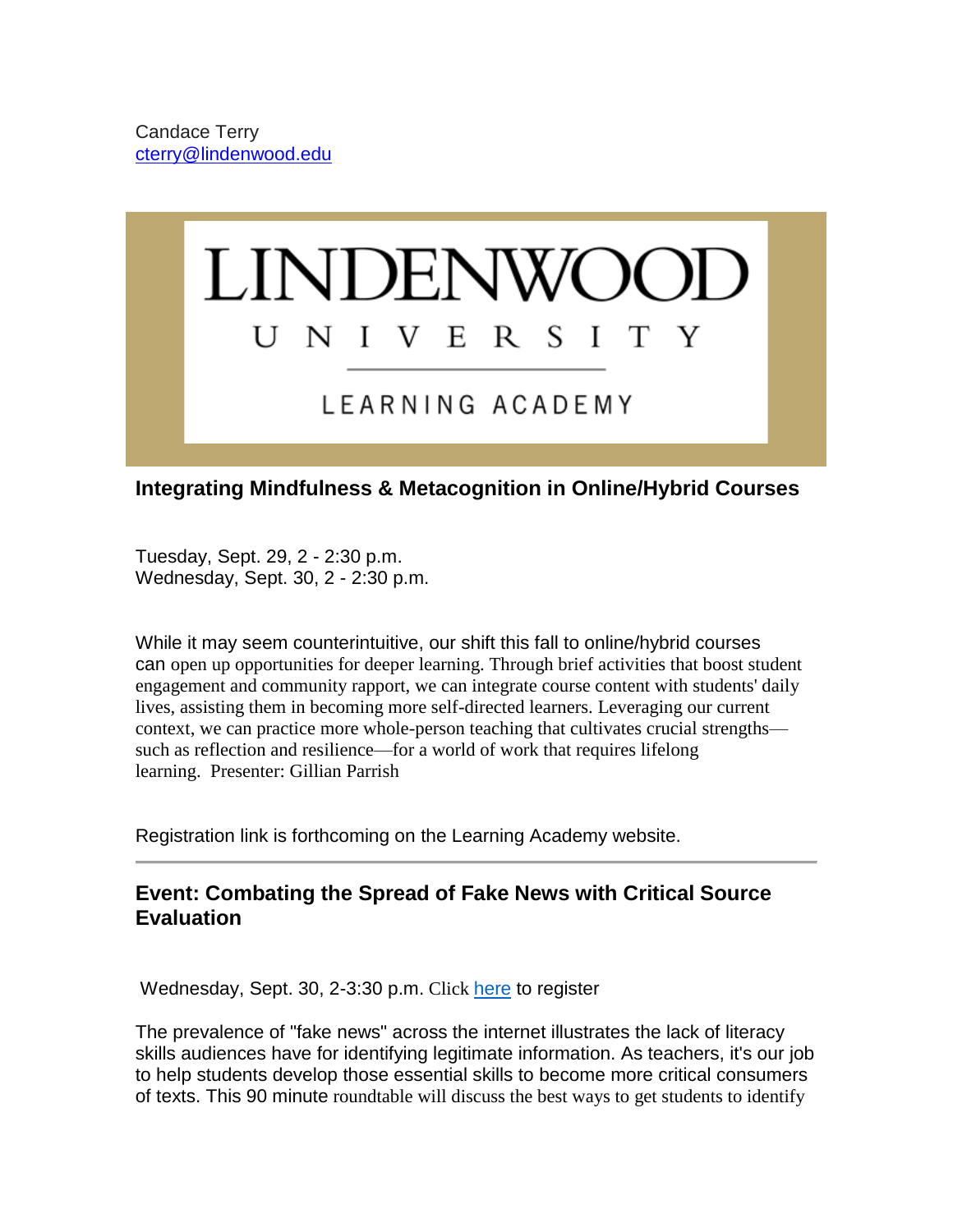what information is valid, and what is an opinion, biased, misleading, or otherwise false.

Panelists: Liz MacDonald, Dean, University Library Services Roger Nasser, Assistant Professor & Higher Education Program Chair, Educational Leadership Molly Hamilton, Writing Specialist, Writing Center

Moderator: Elizabeth Fleitz, Associate Professor, English

## **Culture Connection Session Two – Sept. 24 – 9:30 a.m.**

#### **Click [here](https://hes32-ctp.trendmicro.com/wis/clicktime/v1/query?url=https%3a%2f%2fcustapp.marketvolt.com%2flink%2fAGbfUcXlfo%3fCM%3d1586420091%26X%3d70525052&umid=8628dd19-3259-4298-9fad-f5bc211d53f0&auth=bc7ac43e330fa629f0cfb11786c85e83c10d06b8-fbd986ac775a6d2ee11ab42b2d37583a2023a7f4) to join the session on Thursday**

Who: Employees hired Sept. 2019 – Aug. 2020

What: 8-week Professional Learning Community (PLC) designed to create a sense of belonging and connection for employees new to the Lindenwood culture. Objectives:

- 1) Build relationships and community
- 2) Cultivate connection to the culture
- 3) Discover your purpose & potential at Lindenwood

## **Effective Confrontation – FREE Five Part Web Series – Click [here](https://hes32-ctp.trendmicro.com/wis/clicktime/v1/query?url=https%3a%2f%2fcustapp.marketvolt.com%2flink%2fPvHehfg7Ll%3fCM%3d1586420091%26X%3d70525052&umid=8628dd19-3259-4298-9fad-f5bc211d53f0&auth=bc7ac43e330fa629f0cfb11786c85e83c10d06b8-a8b603049c016342bf2b1fa3cd553549cb8b7579) to register**

Our Community Listens is offering a 5-part web series to equip you to effectively manage conflict. Each month, October – February, participants will focus on a different aspect of confrontation, intentionally developing crucial aspects to improve overall effectiveness.

#### **Fall Semester Hours**

#### **LARC/Library Services' Fall Hours**

Monday – Thursday: 8 a.m. – 10 p.m. \*We will begin staffing the building at 7:30 a.m. Friday: 8 a.m. – 5 p.m. Saturday: 10 a.m. – 6 p.m.